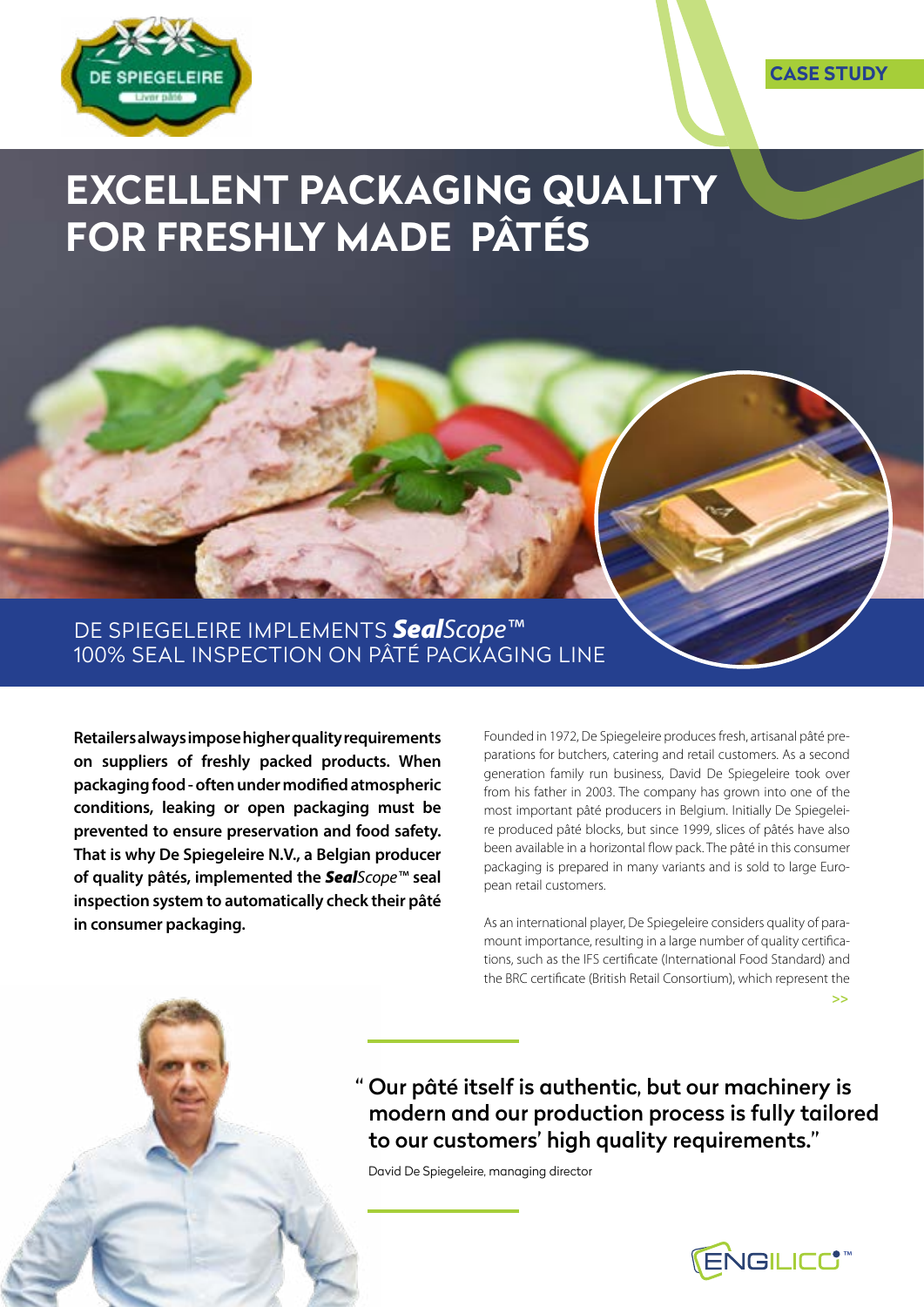

Sensors on the sealing bars detect if there are product, material or folds in the sealing area.



Defective packages rejected by the *SealScope™* system with folds (top) and plastic tray in seal (bottom).

## " 100% seal inspection of packaging is necessary to meet our customers' quality requirements"

Jeroen De Spiegeleire, technical service department

most sophisticated food standards in Europe. But the increasingly stringent requirements of customers, who are striving for a zero tolerance of defective packaging, also drive De Spiegeleire to continuously improve their quality procedures. That is why De Spiegeleire recently invested in a 100% seal inspection system for their flow-pack packaging line to eliminate open or leaking packages.

The consumer pâtés are individually packed in a resealable flowpack under modified atmospheric conditions. This allows the products to have a longer shelf life while still preserving freshness. Leaks in the seal are very detrimental because the product is then exposed to the air which causes visually unappealing discoloration and faster spoiling. These leaks are typically caused by product or material in the seal - such as a piece of pâté or the plastic tray or by folded packaging film. Since millions of units are produced every year, a full manual inspection is impossible and too costly. As there is still a risk that manual sample tests can deliver defective packaging, De Spiegeleire investigated a solution that automatically inspects 100% of the packaging produced.

Omori Europe, the packaging machine supplier and a partner of Engilico, recommended De Spiegeleire to evaluate the *SealScope™* seal inspection system. After checking with other references, they were confident it was a technology they needed to adopt. This flexible packaging inspection system is based on sensors mounted on the sealing bars of the packaging machine, analyzing the behavior during the closing the sealing bars. The measured signal

is compared with a reference measurement signal of good seals. Folds or product in the seal are thus detected and further ejected from the conveyor belt. Because the sensors are directly integrated into the packaging machine, there is no extra floorspace required and no need for special adjustments to be made to the production line. Another advantage of the non-destructive seal inspection is that if the product in the rejected packages is still intact, it can be repackaged, which leads to less overall waste.

"The choice of *SealScope™* is perfectly in line with our quality policy," says David De Spiegeleire, managing director, "Our pâté itself is authentic, but our machinery is modern and our production process is fully tailored to our customers' high quality requirements." The *SealScope™* system is complementary to the extensive quality controls and systems that De Spiegeleire has in place, such as weight control, metal detection and gas and sample analysis. Also the supplier of the packaging line is very impressed. He reports that to their customers, De Spiegeleire is the production site with the most advanced quality control systems.

De Spiegeleire is very satisfied with the installation and operation of the Engilico system. The system accurately tracks production data per variety, such as the number of good and rejected packages. Because every package is measured, one can also observe trends in the production process. This also allows timely maintenance or fine-tuning of the packaging machine, which can prevent sudden production stops or manufacture of defective packages.